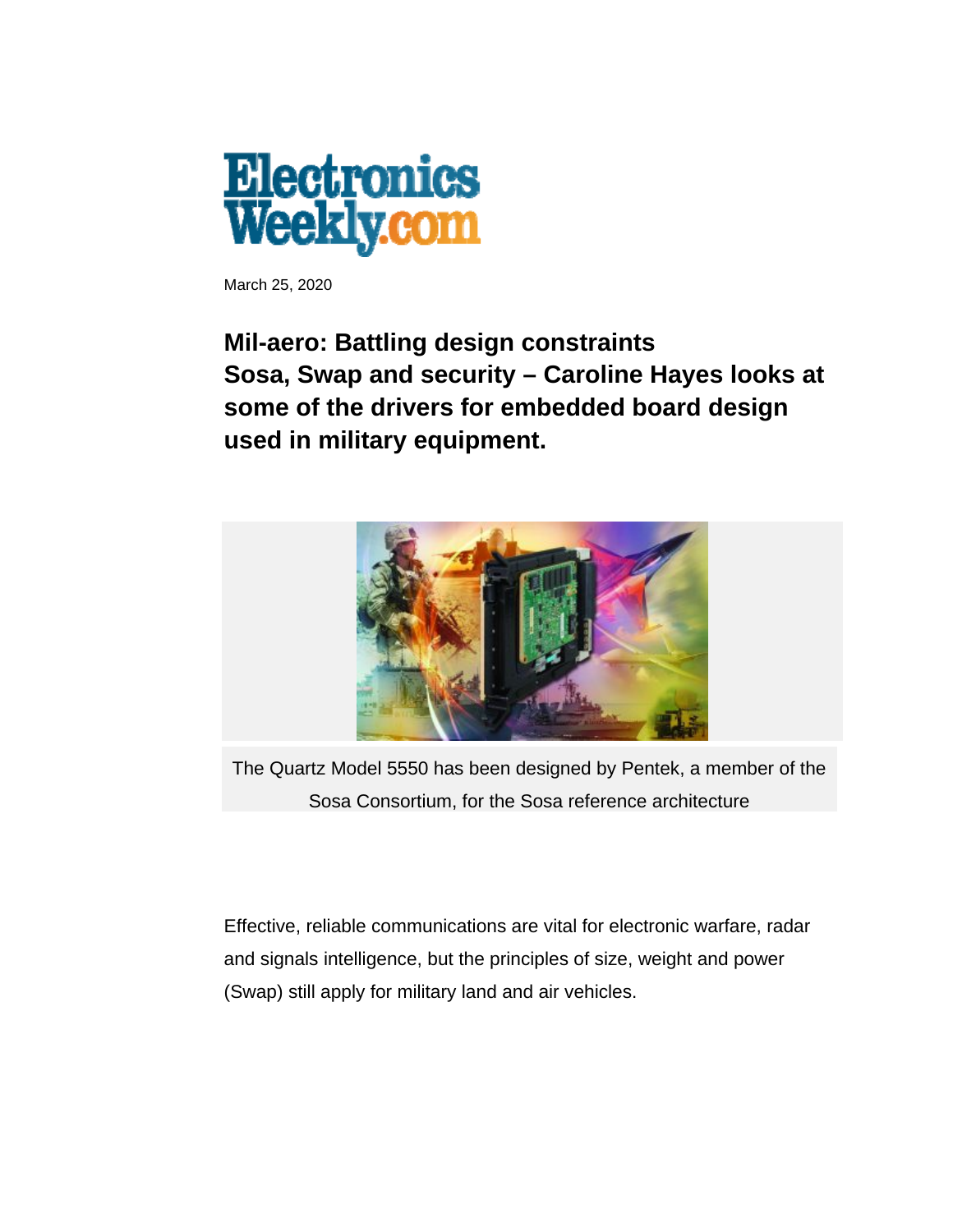A recent introduction from Pentek, the Quartz Model 5550, is an eight-channel ADC and DAC, 3U OpenVPX board for communications, electro-optical applications, electronic warfare, radar and signals intelligence.

Based on the Xilinx Zynq UltraScale+ RFSoC, it incorporates the Ansi/Vita 67.3D VPX Backplane Interconnect standard for coaxial RF and optical I/O, to meet the Sosa reference architecture requirement for backplane-only I/O.

The Sensor Open Systems Architecture (Sosa) is an open system reference architecture for military and commercial sensor systems. Its aim is for all sensor systems to be quickly configurable and reusable despite their increasing size and complexity.

The front end accepts analogue IF or RF inputs on eight coax connectors within a Vita 67.3D backplane connector. The signals are routed to eight 4Gsample/s 12-bit ADCs, each with an integral digital down converter with programmable decimation and independent tuning. The AD digital outputs are sent to the RFSoC programmable logic and processor system for signal processing, data capture or to be routed to other resources.

There is a second Vita 67.3D coaxial backplane connector which receives balun-coupled signals from eight 14-bit DACs and there are four additional 67.3D coaxial backplane connections for clocks and timing signals.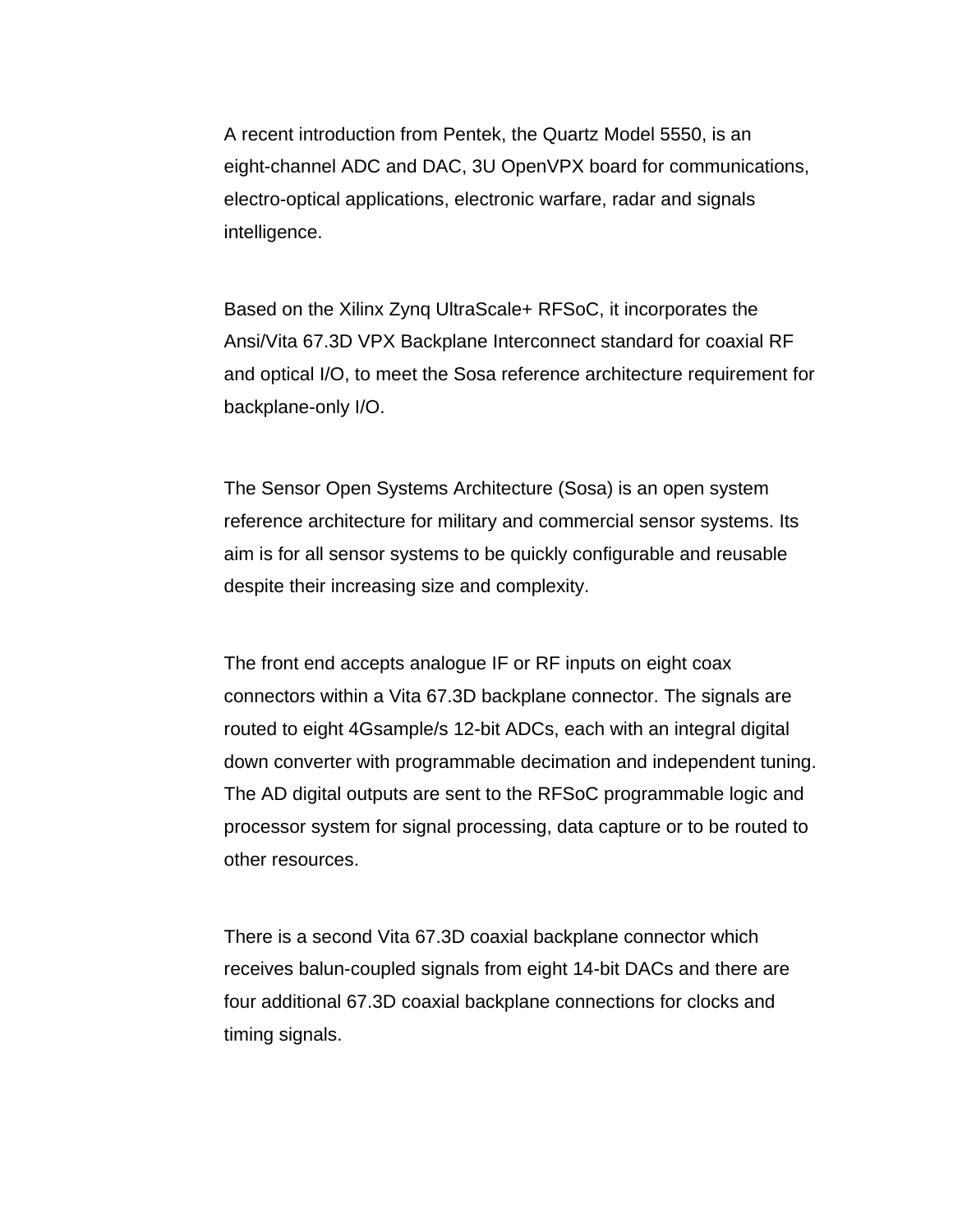## **Interoperability**

The Sosa architecture is based on modular design and non-proprietary standards for interfaces to reduce development time, to ease integration, increase reuse and reduce the cost of modernising a system.

Pentek says that its modular approach to both hardware and software allows for quick adaptions to meet changing requirements. At the heart of this board is a Model 6001 QuartzXM eXpress module which includes the RFSoC FPGA and supporting circuitry. There is also a 40GbE interface and a shelf-management subsystem, as required by Sosa.

The board is preloaded with data capture and processing IP modules for common applications, such as DMA engines, DDR4 memory controller, test signal and metadata generators. There is also preinstalled IP for triggered waveform and radar chirp generation, triggered radar range gate selection, wideband real-time transient capture, multimode data acquisition and extended decimation.

For Gigabit communications independent of the PCIe interface there are two built-in 100GbE user datagram protocol (UDP) interfaces or a user-installed serial protocol in the RFSoC in the VITA-67.3D backplane interface.

The board is supported with the Navigator FPGA design kit for custom IP and Navigator board support package.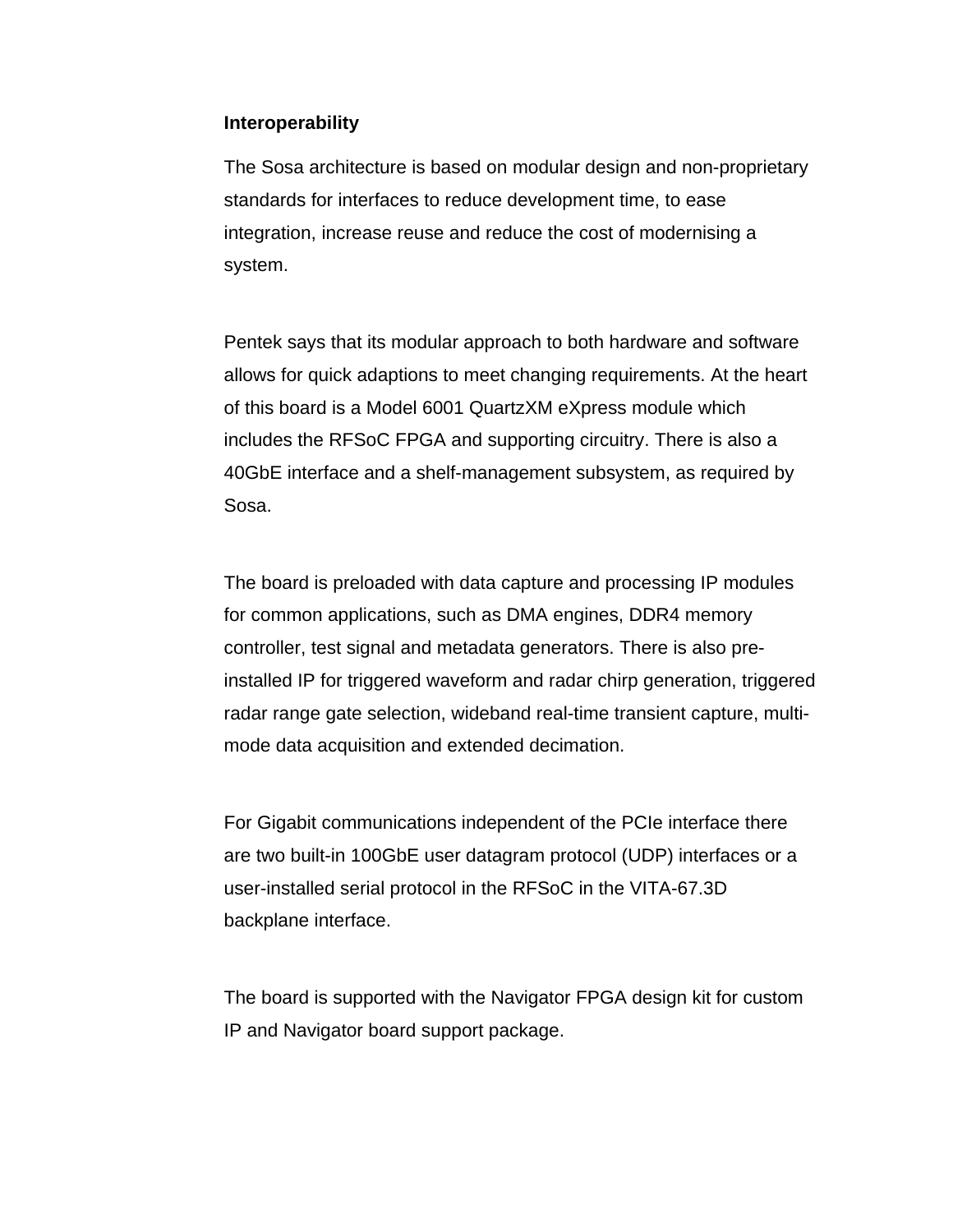## **Swap considerations**

Mobility relies on small size and weight and Pentek has also reduced the size of recorders based on its Talon signal recording and playback systems.

Its latest release is the RTX 2684 26GHz RF Sentinel Intelligent Signal Scanning small form factor recorder. It weighs 10.4kg (23lbs) and is sealed for operation in extreme operating environments.

The recorder is used for signal intelligence gathering, scanning the RF spectrum and monitoring or recording bandwidths up to 500MHz. The spectral scan allows the engineer to scan the spectrum and threshold detection is used to automatically lock onto and record signal bands. The real-time recorder can capture signals of interest and store to disk.

The half ATR (analogue tape recorder) has up to 61Tbytes of removable SSD storage. The chassis' small size and weight make it particularly suitable for military, security and government intelligence applications which need to be mobile or are in confined spaces. It is also sealed and engineered to operate at high levels of shock and vibration.

Military standard circular I/O connectors control RF emissions and protect the recorder from humidity, water, dust, sand and salt fog. Further protection is afforded by heat extraction through conduction to an air-cooled inner plenum to seal the internal electronics. Only the fan is exposed.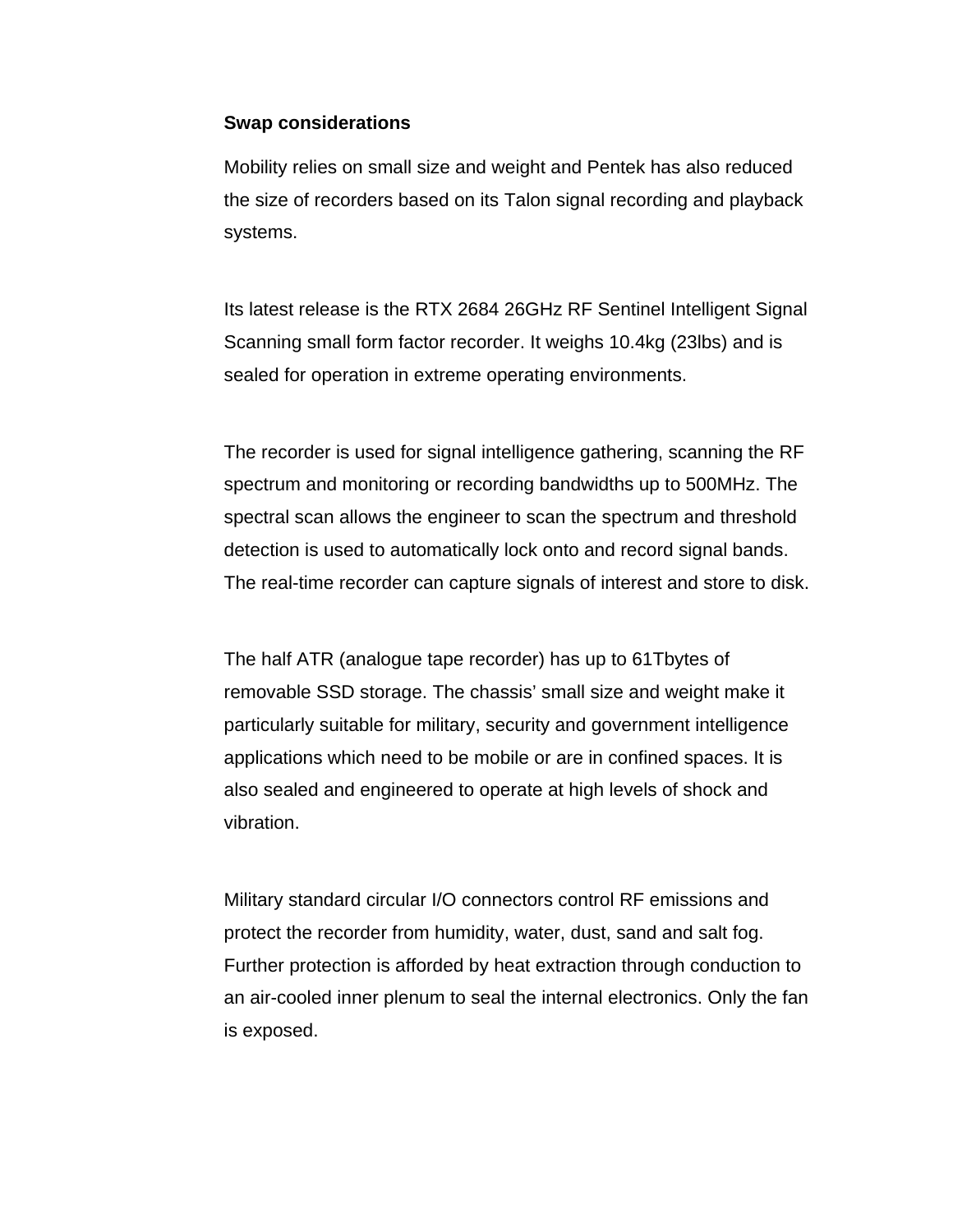Operating temperatures of between -40°C and +50°C mean the recorders can operate in most thermal environments, from unmanned aerial vehicles (UAVs) to aircraft pods, and from equipment bays to military vehicles as well as outdoor environments.

RF signals are down-converted directly to the ADC for antenna-to-disk recording. Roger Hosking, vice-president of Pentek, said it achieves a five-fold reduction in packaging compared to the rackmount equivalent. The data acquisition engine is a Model 78141A Jade transceiver module. This has dual 3.2Gsample/s 12-bit ADCs, operating at 2.8Gsamples/s. The transceiver module is coupled to the 500MHz bandwidth analogue IF output signal of a 26GHz RF tuner front end for dynamic range and a digital down converter provides frequency zooming for recording 125-, 250- and 500MHz signals.

The recorder is based on the Intel Core i7 7700K quad core 4.2GHz processor, which has 8Gbyte DDR4 DRAM, expandable to 16- or 32Gbytes.

## **Data storage**

Large volumes of data storage can be removed and replaced using the QuickPac drive pack. This holds up to 61Tbytes of solid state drive data and supports RAID levels 0, 5 or 6. It is held in place on the front panel by captive thumb screws and is sealed with environmental gasketing. It allows data storage to be moved with minimal downtime.

There is also a companion drive pack so that the recorder can be used while the recorded data is reviewed at another location. For secure